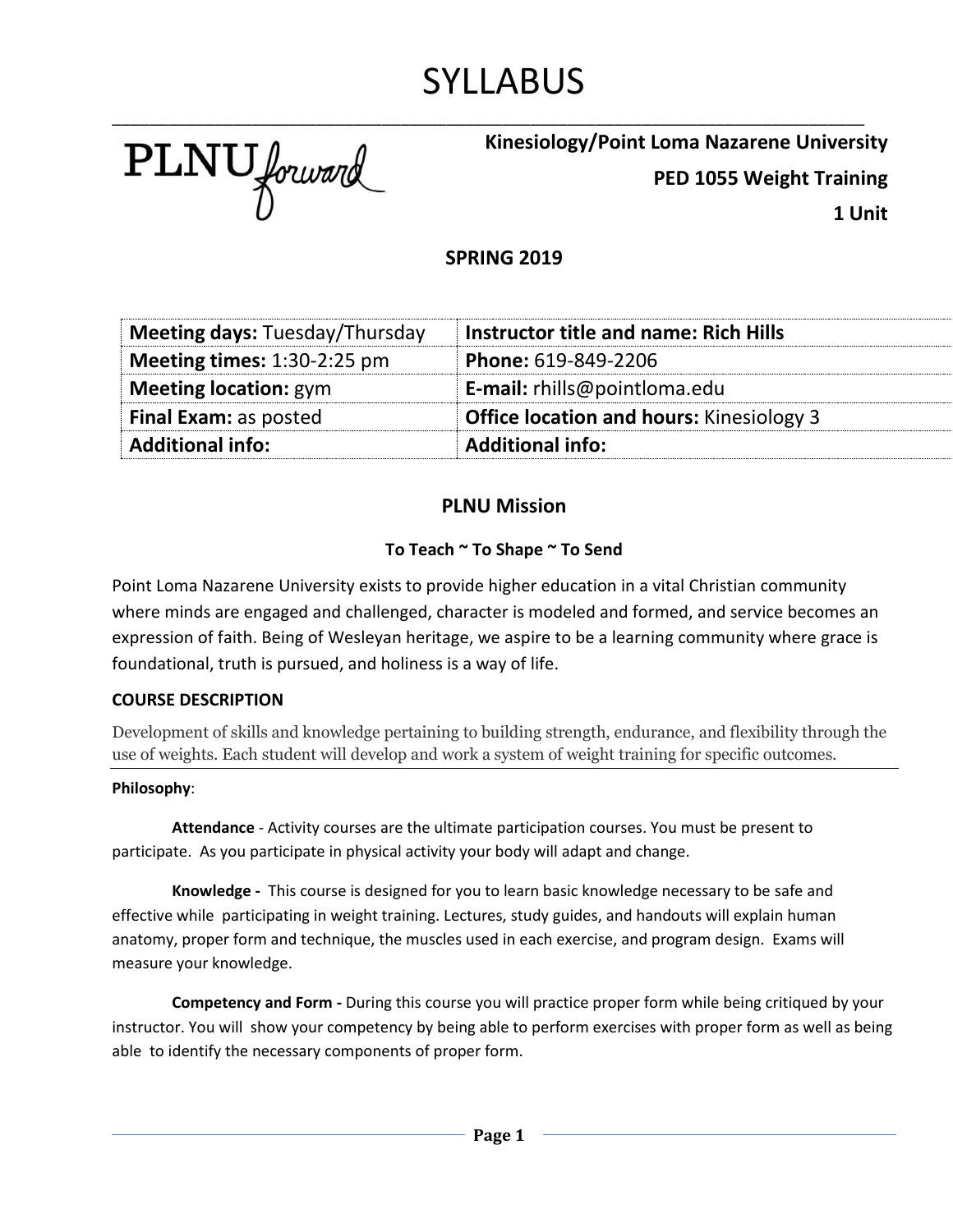**Effort -** Too heavy and/or too light resistance are both counterproductive. Maximum effort while maintaining perfect form is our goal.

### **COURSE LEARNING OUTCOMES**

- 1. Students will develop proper lifting techniques involved in weight training.
- 2. Students will develop and practice proper safety techniques while training.
- 3. Students will demonstrate knowledge of different training systems.
- 4. Students will identify the location of and which lifts use the major muscles of the human body.
- 5. Students will participate in a personal weight training program and be able to develop a plan of their own.

### **COURSE CREDIT HOUR INFORMATION**

In the interest of providing sufficient time to accomplish the stated Course Learning Outcomes, this class meets the PLNU credit hour policy for a \_\_unit class delivered over \_\_\_\_ weeks. Specific details about how the class meets the credit hour requirement can be provided upon request.

#### **ASSESSMENT AND GRADING**

# **Evaluation: Physical Performance** (23%) 80 pts. Performance points will be awarded at the end of semester. Improvement documented by the student's lifting logs kept throughout the semester. Positive changes in areas of weight, reps or form and or body composition are expected. **Written Performance** (17%of total points) 67 pts Exams - Information from the assigned chart of muscle groups and the lifts used to work these groups, along with some basic concepts on weight lifting from notes. **Participation** (40% of total points) (-1% per absence after 3 absences) 160 pts Physical activity courses are the ultimate participation courses, as such, you are expected to be physically active each class meeting. Points will be deducted at the rate of four points per absence. Missing 10% of classes may result in being dropped from the course (see catalog). **Lifting Form** (15% of total points) Deadlift, Bench Press, and Squat 60pts and  $\overline{a}$  60pts 60pts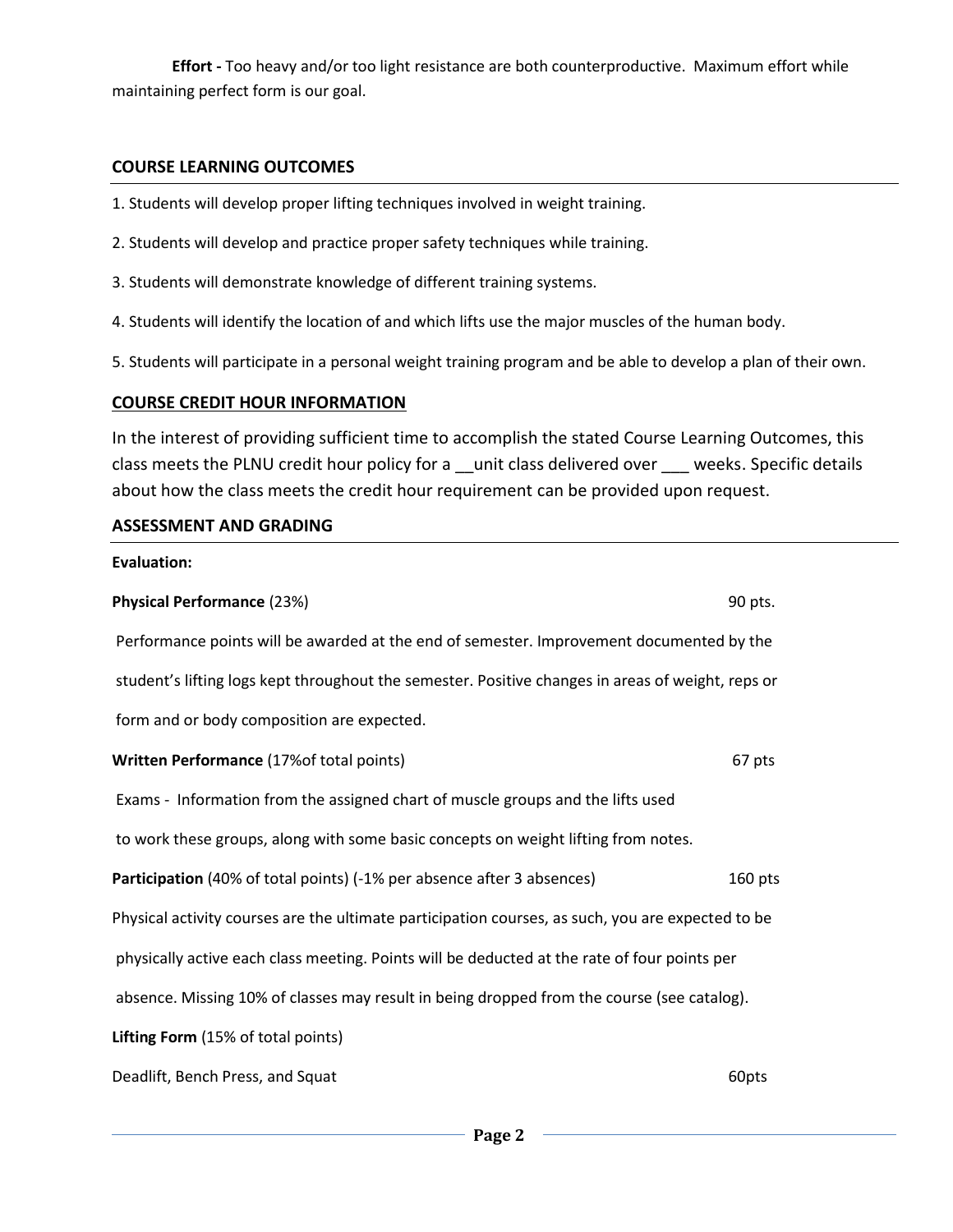### **Grading Scale**: Total = 397 pts.

A = 90%, B = 80% C = 70% D = 60% F = 50%

#### **RISK:**

There is an inherent risk involved in participation in a weight training program. To minimize this risk it is essential that students adhere to the following safety standards.

1. Notify the instructor of any pre-existing condition that may affect your participation.

2. Notify the instructor of any condition that may develop during the semester that may affect your participation.

3. "Control the weight," slow, smooth, controlled movements should be used while lifting. Avoid jerky,

fast movements. Don't "throw" the weight.

4. No "horseplay" can be tolerated. Weight training must be taken seriously and given the respect it

deserves to avoid unnecessary risk.

5. No sandals or bare feet. Shoes must be worn at all times.

6. Proper dress includes t-shirts, sweats or shorts. Street clothes are not appropriate. Shirts are

required at all times. Failure to wear proper clothing will result in loss of attendance points.

### **INCOMPLETES AND LATE ASSIGNMENTS**

All assignments are to be submitted/turned in by the beginning of the class session when they are due—including assignments posted in Canvas. Incompletes will only be assigned in extremely unusual circumstances.

## **FINAL EXAMINATION POLICY**

Successful completion of this class requires taking the final examination **on its scheduled day**. The final examination schedule is posted on the [Class Schedules](http://www.pointloma.edu/experience/academics/class-schedules) site. No requests for early examinations or alternative days will be approved.